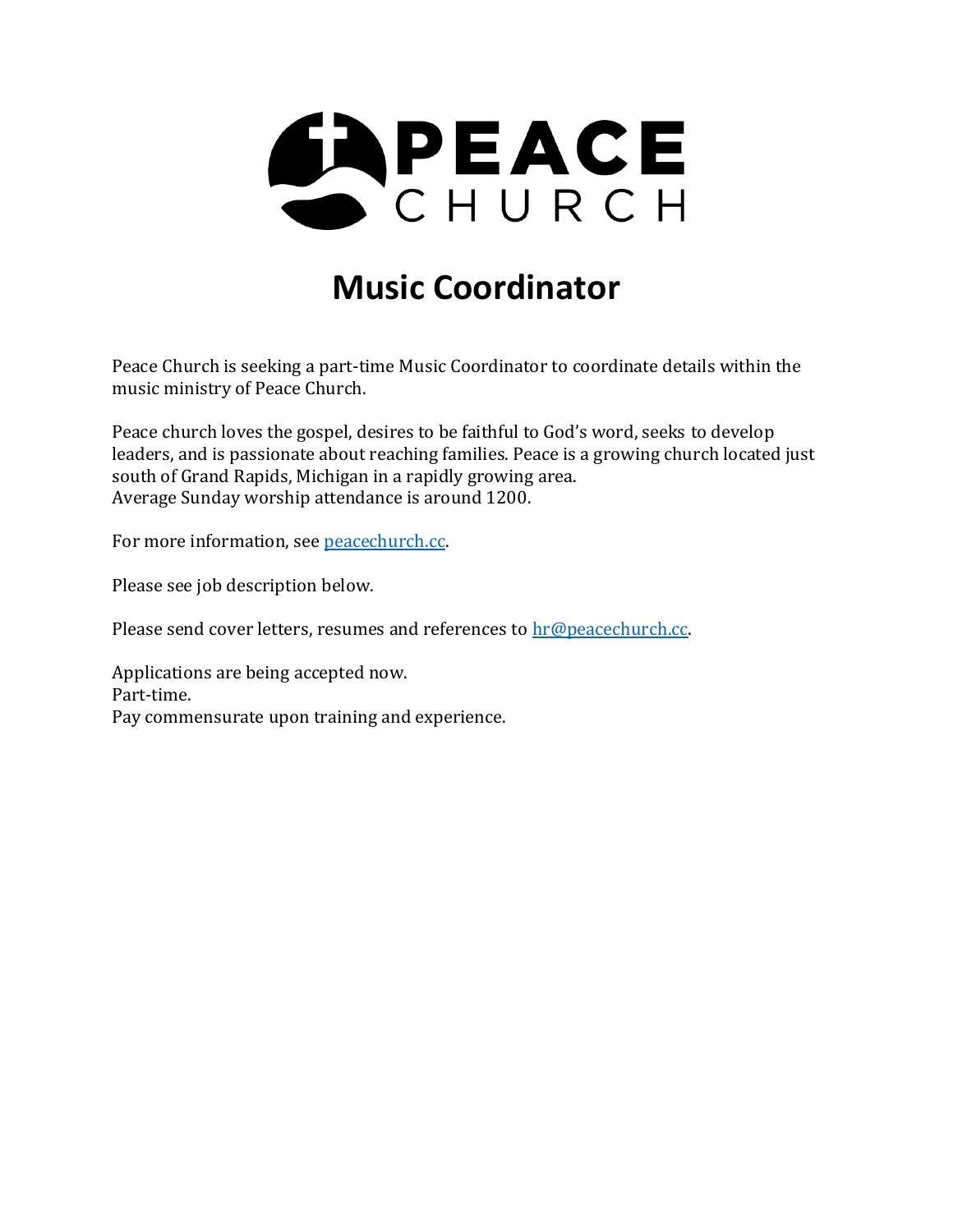

# **MUSIC COORDINATOR**

#### **Function**

To coordinate details within the music ministry at Peace Church for Sunday worship, special services (such a holidays, weddings, funerals, etc.).

#### **Time Commitment**

Part-time

#### **Accountability**

The Music Director reports to the Creative Arts Director.

#### **Qualifications**

- A person who is musically adept at vocal and instrument arrangement.
- A person who is proficient with Computer Software
- A person who is detail oriented.

#### **Responsibilities**

- Worship planning and administration for Sunday AM services.
- Worship planning and administration for non-Sunday Peace Church services and events (Thanksgiving Eve, Kid's Christmas Event, Christmas Eve, Good Friday, Ignition Conference, Connection Christmas, etc.)
- Organize Music resources to support worship leader team and band
- Recruiting, developing, scheduling, and care for volunteer musicians
- Service preparation and programming via software (Ableton, Pro Presenter, Planning Center Online)
- Coordinate other ministries singing in special services (Kids Praise, Friends at Peace, etc.)
- Coordinate music and worship for staff chapel and development
- Coordinate music for weddings and funerals
- Weekly meeting with direct report
- Utilize Peace-approved software task management

## **Professional Expectations**